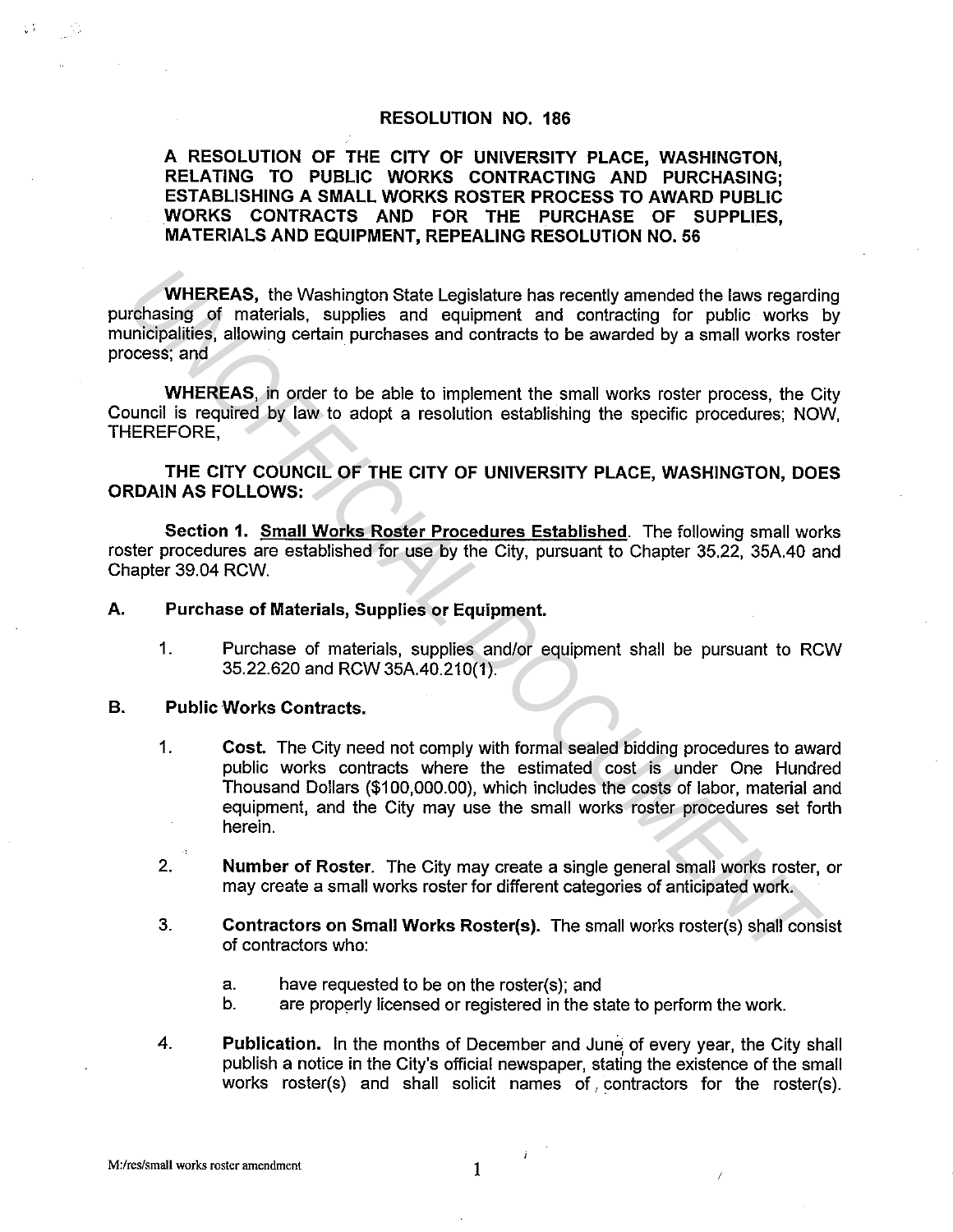Contractors may submit a Small Works Roster Application only during the dates specified in the notices.

- 5. **Expiration.** The Small Works Roster shall be for a calendar year, commencing on January 1. Contractors added to the Small Works Roster as a result of a midyear notice shall remain on the roster until December 31 of that year.
- 6. **Telephone or Written Quotations.** The City shall obtain telephone or written quotes for public works contracts under this section as follows:
	- a. the City shall write a description of the scope and nature of the work to be done, together with any other specifications material to the bid;
	- b. a City representative shall contact at least five appropriate contractors from the small works roster(s), and reading from the written description, obtain telephone or written bids from the contractors. At the time each of the bids are solicited, the City representative shall not inform the contractors of the terms or amount of any other contractors bid for the same project;
	- c. Once a contractor has been afforded an opportunity to submit a proposal, that contractor shall not be offered another opportunity until all other appropriate contractors on the roster have been given an opportunity to submit a bid;
	- d. a written record shall be made by the City representative of each contractors bid on the project, and of any conditions imposed on the bid;
	- e. all of the telephone bids or quotes shall be collected and presented at the same time to the City Council for consideration, determination of the lowest responsible bidder and award of the contract.
	- f. The most responsible bidder must obtain a City business license as a condition of contract award.
- 7. **Determining Lowest Responsible Bidder.** The City Council shall award the contract for the public works project to the lowest responsible bidder provided that whenever there is a reason to believe that the lowest acceptable bid is not the best price obtainable, all bids may be rejected and the City Council may call for new bids or enter into direct negotiations to achieve the best possible price. In addition to price, the City Council shall take into account all of the following factors: quotes for public works contracts under this section as follows:<br> **EXECUMENT AND AND THE CREAT AND AND AND A** carrier of the scope and nature of the work to<br>
the City shall write a description of the scope and nature of th
	- a) any preferences provided by law to Washington products and vendors;
	- b) the quality of the materials, supplies and equipment to be purchased;
	- c) the conformity of the materials, supplies and equipment to the Citys specifications;
	- d) the purposes for which the materials, supplies and equipment are required;
	- e) the times for delivery of the materials, supplies and equipment;
	- f) the character, integrity, reputation, judgment, experience and efficiency of the bidder; and